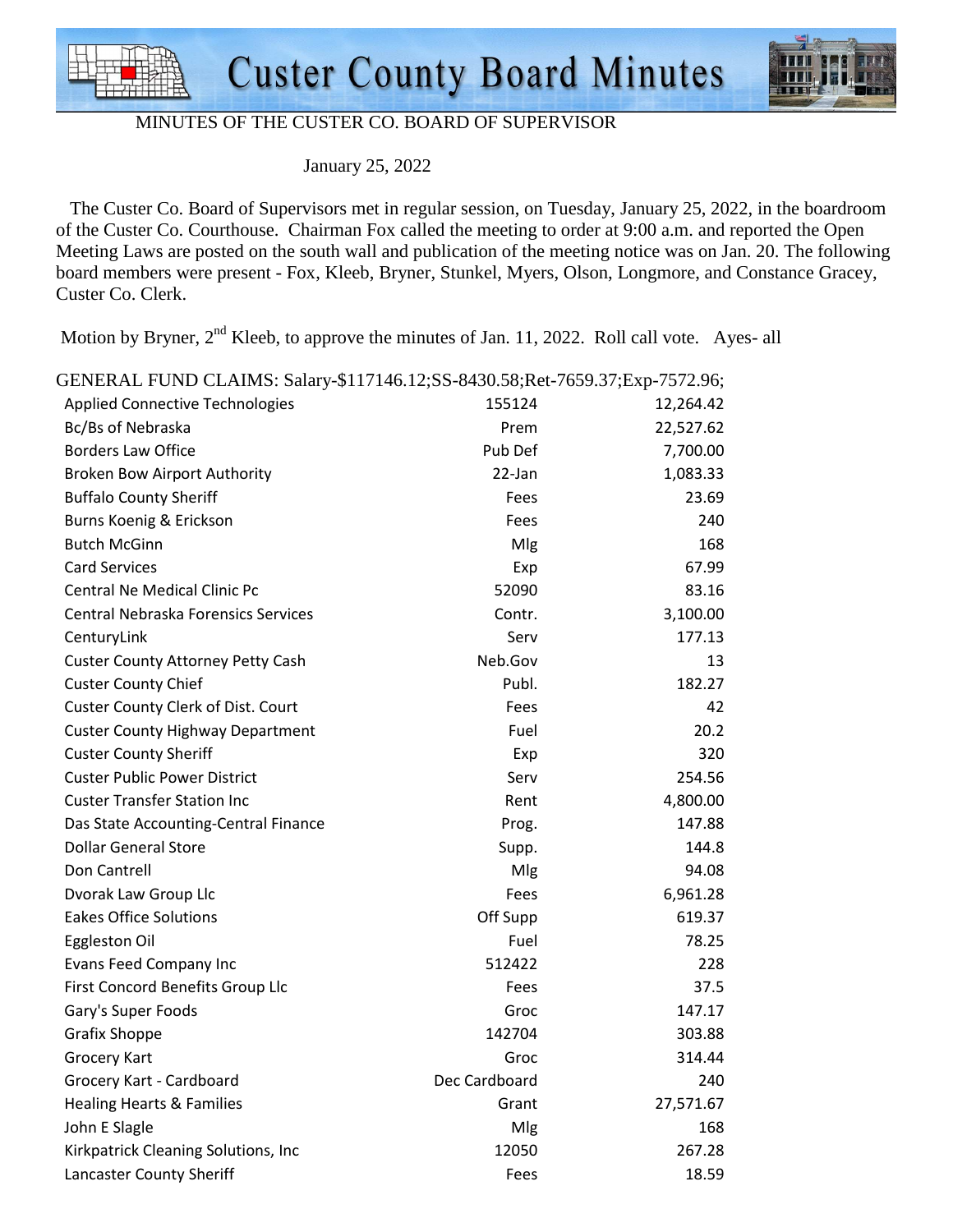|--|

## **Custer County Board Minutes**



| Mlg           | 302.4     |
|---------------|-----------|
| Equip.        | 20,464.85 |
| Fees          | 1,000.00  |
| 7167443       | 20.77     |
| inmates       | 1,092.70  |
| 87934         | 194       |
| 62003-1761    | 100       |
| Prog.         | 453.6     |
| dues          | 2,782.61  |
| Reg.          | 40        |
| St Instit.    | 186       |
| Off Supp      | 262.62    |
| Comp rep      | 292.12    |
| Spraying      | 64        |
| Off Supp      | 19.58     |
| 94081132      | 69.66     |
| 5124          | 757       |
| Bk            | 480       |
| Fees          | 2,045.81  |
| Mlg           | 78.4      |
| Mlg           | 58.24     |
| Fuel          | 2,899.57  |
| Fuel          | 591.76    |
| Pred. control | 9,595.60  |
| 537383        | 23.08     |
| Fees          | 418.5     |
|               |           |

Motion by Myers, 2<sup>nd</sup> Kleeb, to approve the General Fund claims. Roll call vote. Ayes-all

## ROAD FUND CLAIMS: Salary-\$65949.53;SS-4853.85;Ret-4365.45;Exp4993.49;

| Akrs Equipment                          | Parts       | 221       |
|-----------------------------------------|-------------|-----------|
| Ansley Lumber & Supply                  | 2201-035002 | 10        |
| Bc/Bs of Nebraska                       | Prem.       | 14,966.38 |
| <b>Beaver Bearing</b>                   | 593243      | 69.46     |
| <b>Bk Commodities Inc</b>               | 162345      | 1,131.20  |
| Carquest Of Broken Bow                  | 234886      | 323.37    |
| Chris Jacobsen                          | Exp         | 30        |
| <b>Cooperative Producers</b>            | Fuel        | 1,034.15  |
| <b>Custer County Clerk</b>              | Pstge       | 40.16     |
| <b>Custer County Highway Petty Cash</b> | Reimb       | 25.68     |
| <b>Eakes Office Solutions</b>           | Off Supp    | 172.79    |
| First Concord Benefits Group LLC        | Fees        | 22.5      |
| <b>Grocery Kart</b>                     | Groc        | 16.76     |
| <b>Interstate Battery Systems</b>       | Rep.        | 397.85    |
| <b>Island Supply Welding Company</b>    | 257561      | 267.1     |
| K Jacobsen Services                     | 22-Jan      | 525       |
| Matheson Trigas Inc                     | 1122022     | 5,937.62  |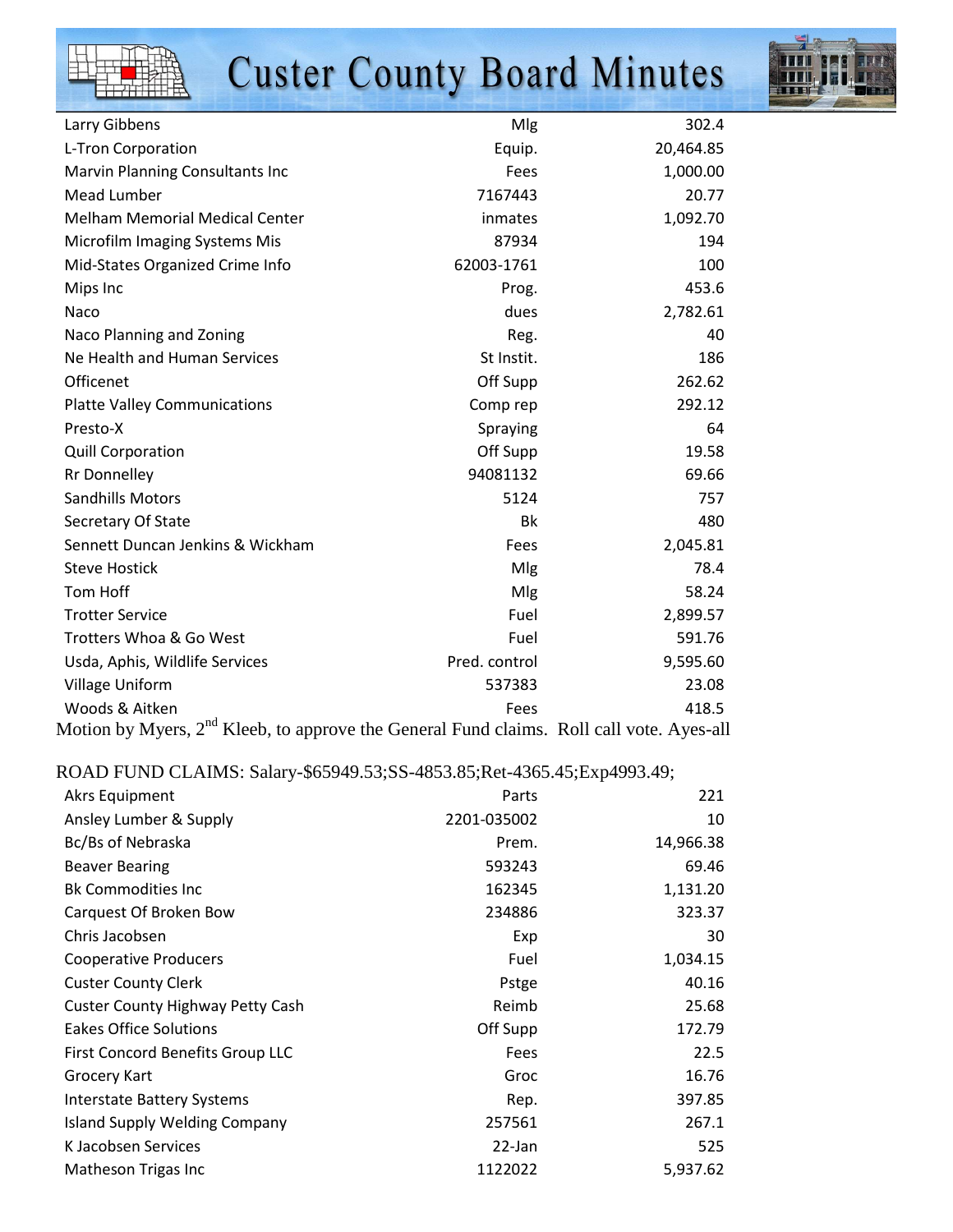# **Custer County Board Minutes**



| Mead Lumber                                                               | 7119536                                  | 117.48    |
|---------------------------------------------------------------------------|------------------------------------------|-----------|
| Mills Hardware                                                            | 93716/1                                  | 399       |
| Mips Inc                                                                  | Prog.                                    | 186.72    |
| Nmc Exchange LLC Ne Machinery Co                                          | 1029109                                  | 2,775.29  |
| O'brien's Hardware                                                        | Parts                                    | 29.99     |
| Orscheln Farm and Home--Road                                              | 12577                                    | 52.45     |
| <b>Overton Sand &amp; Gravel</b>                                          | 78735                                    | 3,467.97  |
| Paulsen, Inc                                                              | 190375                                   | 352.97    |
| Road Builders Machinery & Supply                                          | R00385                                   | 2,400.00  |
| S & L Sanitary                                                            | Trash                                    | 54        |
| Sandhills Motors                                                          | 5137                                     | 816.5     |
| Sapp Bros Petroleum                                                       | Fuel                                     | 22,542.48 |
| Thermo King Christensen                                                   | Sg06454                                  | 184       |
| <b>Titan Machinery</b>                                                    | 16286520-Gs                              | 678.9     |
| Unitech                                                                   | 12967a                                   | 1,137.50  |
| V-Bar Sales & Service                                                     | Rep.                                     | 609.79    |
| W Bar Fire Extinguishers Llc                                              | Exting.                                  | 1,363.14  |
| Wenquist Inc.                                                             | Parts                                    | 278.27    |
| Zee Medical Service Inc #125                                              | Safety kits                              | 165.9     |
| $M_{\odot}$ is the Olson $2^{\text{nd}}$ Churled to suppose the Community | isatiana Eun dialainea - Diallisallisate |           |

Motion by Olson, 2<sup>nd</sup> Stunkel, to approve the Communications Fund claims. Roll call vote. Ayes-all

COMMUNICATIONS FUND CLAIMS: Salary-\$10081.29;SS-752.56;Ret-680.49;Exp-220.07;

| Bc/Bs of Nebraska                                                                                              | Prem.    | 2,697.72 |
|----------------------------------------------------------------------------------------------------------------|----------|----------|
| <b>Century Link Business Services</b>                                                                          | Serv     | 437.84   |
| <b>Consolidated Telephone</b>                                                                                  | Serv     | 234.04   |
| <b>Platte Valley Communications</b>                                                                            | Comp rep | 2.004.60 |
| Motion by Stunkel, 2 <sup>nd</sup> Bryner, to approve the Communications Fund claims. Roll call vote. Ayes-all |          |          |

| DEEDS PRESERVATION and MODERNIZATON FUND CLAIMS: Salary-\$291.50; SS-22.30;                             |      |     |
|---------------------------------------------------------------------------------------------------------|------|-----|
| Microfilm Imaging Systems Mis                                                                           | Film | 36. |
| Motion by Bryner, 2 <sup>nd</sup> Olson, to approve the Deeds P&M Fund claims. Roll call vote. Ayes-all |      |     |

#### VISISTORS PROMOTION FUND CLAIMS:

| Broken Bow                                                                                                        |       |          |  |  |
|-------------------------------------------------------------------------------------------------------------------|-------|----------|--|--|
| Chamber of                                                                                                        |       |          |  |  |
| Commerce                                                                                                          | Grant | 5.000.00 |  |  |
| <b>Custer County Chief</b>                                                                                        | Publ. | 7.64     |  |  |
| Motion by Olson, 2 <sup>nd</sup> Bryner, to approve the Visitor's Promotion Fund claims. Roll call vote. Ayes-all |       |          |  |  |

## STOP PROGRAM FUND CLAIMS:

| Mid-States Organized Crime Informat | Grant                                                                                                      | 4.500.00 |
|-------------------------------------|------------------------------------------------------------------------------------------------------------|----------|
|                                     | Motion by Bryner, 2 <sup>nd</sup> Olson, to approve the Stop Program Fund claims. Roll call vote. Ayes-all |          |

| REPURPOSED HOUSING GRANT FUND CLAIMS: |              |           |
|---------------------------------------|--------------|-----------|
| <b>Bates Construction</b>             | Housing Grt. | 11.648.00 |
| Cds Inspections & Beyond, Inc.        | Inspect.     | 2.405.27  |
| Rd Kimball Inc                        | Housing Grt. | 13,087.62 |